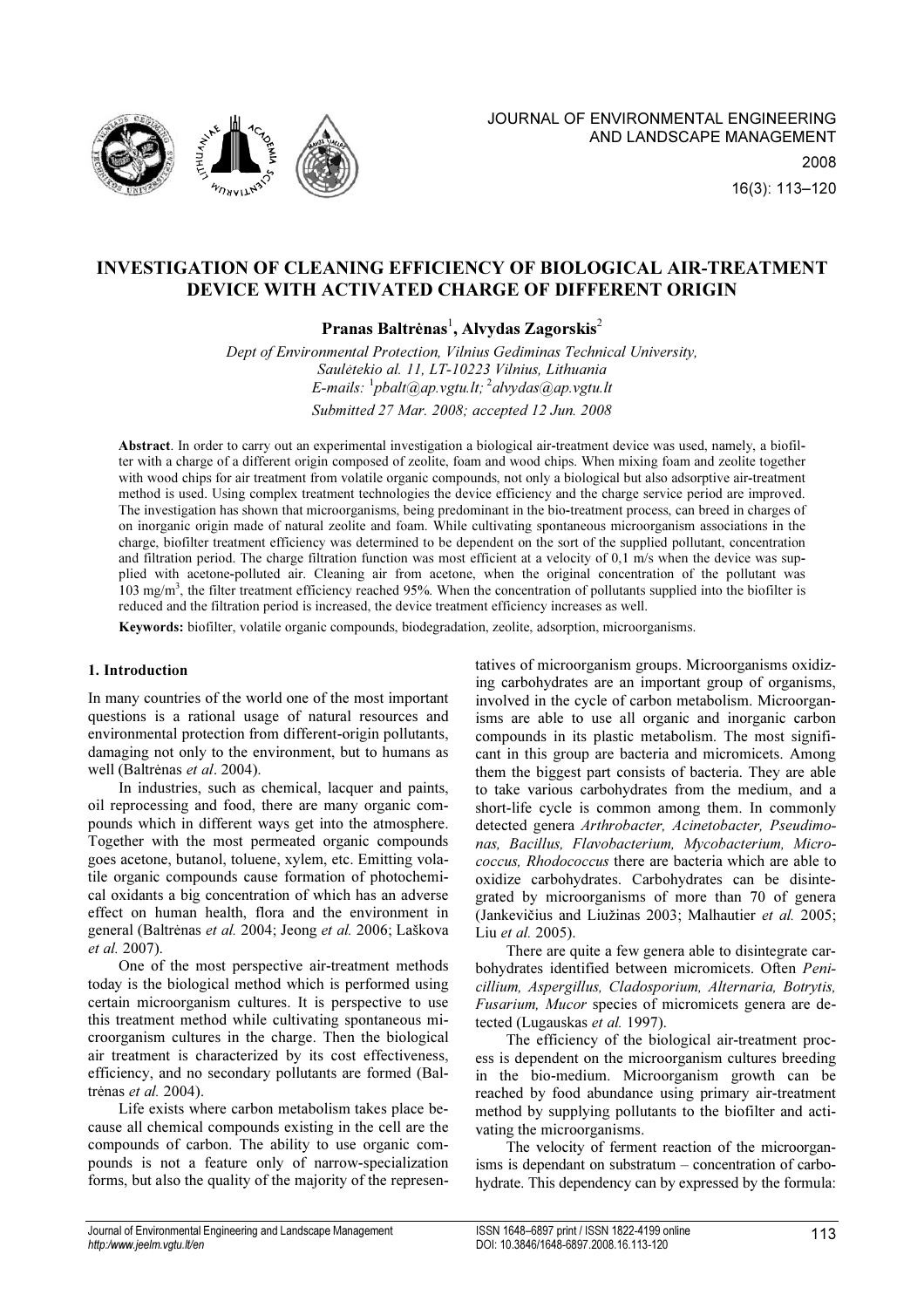$$
v_o = \frac{v_{\text{max}} \cdot C_1}{K_M + C_1},\tag{1}
$$

where:  $v_o$  – ferment effect velocity, mg/m<sup>3</sup> · s;  $v_{\text{max}}$  – maximal ferment effect velocity,  $mg/m^3 \cdot s$ ;  $c_1$  – substratum concentration, mg/m<sup>3</sup> s;  $K_M$  – Michaelis – Menten constant.

The number of microorganisms depend on the being sorbated pollutant type. In this case substratum is carbon and energy source of the microorganisms. Biomass increase reliance on the substratum concentration can be expressed by the formula:

$$
\mu = \frac{\mu_{\text{max}} \cdot c}{K_s + c},\tag{2}
$$

where:  $\mu$  – biomass increase velocity,  $h^{-1}$ ;  $\mu_{\text{max}}$  – maximal biomass growth velocity,  $h^{-1}$ ; c – substratum concentration,  $mg/m^3$ ;  $K_s$  – Monod constant,  $mg/m^3$ .

Biodegradation intensity of aromatic compounds depends on the number of the structure rings and condensation degree. The more condensed multi-ringed compound, the slower its mineralization. It is maintained that the ability of microorganisms to disintegrate aromatic compounds is almost inversely proportional to the number of their structure rings. Single carbohydrates of a condensed structure with four or more rings are disintegrated slowly.

The most important factor is temperature determining germ breeding velocity and the intensity of biochemical reactions. Various microorganism groups are acclimatized to live at a different temperature. Microorganisms as well as other organisms can have their temperature minimal, optimal and maximal. When the temperature falls below the minimal or jumps above the maximal temperature, vital processes are interrupted. The best temperature for the breeding of microorganisms is optimal. E.g., genera of psychrophilic and mesophilic microbes, such as Pseudomonas and Achromobacter, can breed at a temperature varying from 10 to 30 °C.

The pseudomonas culture, taking an active part in organic compound destruction processes, is widespread in nature. Some bacteria of the Pseudomonas fluorescens species can be found in water and on the surface of plants. When educing bacteria of Pseudomonas genera from the substratum of water and wood, the Pseudomonas fluorescens constituted accordingly 55 and 67% (Tekorienė and Lugauskas 2001).

The main element of a biological air-treatment device is the filtrating medium which is necessary both as a substratum of the microorganisms and as a way to supply the needed nutrients. In practice as filtrating mediums charges of a natural origin, such as compost, peat, wood chips, barks and active sludge, are used (Zigmontienė and Baltrėnas 2004).

Artificial charges, composed of polyurethane, propylene, polyethylene, glass, ceramic balls and other materials, are frequently used. However, all these materials, under the sway of microorganisms decompose after some time (Baltrėnas et al. 2004; Yun and Ohta 1998; Torkian et al. 2003).

Aiming to prolong the period of charge service and to increase the device treatment efficiency, there are a few treating methods possible to be combined, i.e. biological methods together with adsorptive ones. As zeolite has a regular even-sized pore structure, it is characterized by a large internal individual surface area and thermal stability, therefore it is widely used in air treatment as an adsorbent. Wood chips mixed with zeolite can prolong the charge service period as well, as it can improve sorptive characteristics of the filtrating medium (Baltrėnas and Paliulis 2002). Microorganisms of spontaneous cultures will develop not only in wood chips, but also in zeolite of an inorganic origin (Luo and Lindsey 2006). Microorganisms, accumulated in the bio-membrane which is formed on the surface of zeolite, will disintegrate in zeolite pores accumulated organic compounds. To maintain better sorptive characteristics of the charge, wood chips can be mixed with charges having a larger sorptive surface, such as foam. Then the charge will be given improved features of humidity sorption, little density, its cost effectiveness and a large treatable surface area.

The aim of the investigation is to determine the biofilter treatment efficiency dependencies on the pollutant type supplied to the device, concentration and filtration period, using activated charges composed of natural zeolite, foam and wood chips.

# 2. Methods

Experimental investigation is carried out using a biological air-treatment device  $-$  biofilter (Fig. 1). The main element of the filter is an activated charge composed of zeolite, foam and wood chips. Aiming to maintain an even air flow and humidity distribution over the whole layer of the charge and to reduce aerodynamic resistance of the charge in the filter, five cartridges were installed, separated by metal screens from each other. The lower cartridge of the biofilter is filled with wood chips mixed with natural zeolite granules sized 10–15 mm. The wood chip and granule mixture proportion according to the volume reaches 50: 50%, and the height of the layer is 100 mm. The biofilter cartridge above the latter is filled with wood chips of 20 mm, mixed with foam cubes sized  $30\times30\times20$  mm. The proportion of wood chip and cubes mixture according to volume reaches 50:50%, and the height of the layer is 150 mm. The third, fourth and fifth biofilter cartridges are filled with a charge of wood chips sized 20–30 mm (Fig. 2).

Each layer of the charge is 0,85 m in length, 0,65 m in width and 0,15 m in height. Having filled the cartridges, the charge is activated by keeping a proper temperature in the biofilter, bio-medium acidity, and the amount of biogenic elements. For spontaneous microorganism adaptation in the bio-medium, polluted air is supplied into the device via volatile organic compounds. This is the way for microorganisms to get required oxygen and carbon.

Before starting up the biofilter, the charge is humidified using water spray, installed above each layer. Water, saturated with biogenic elements, is supplied to the spray by a pump, which is fitted in the excess-water reservoir.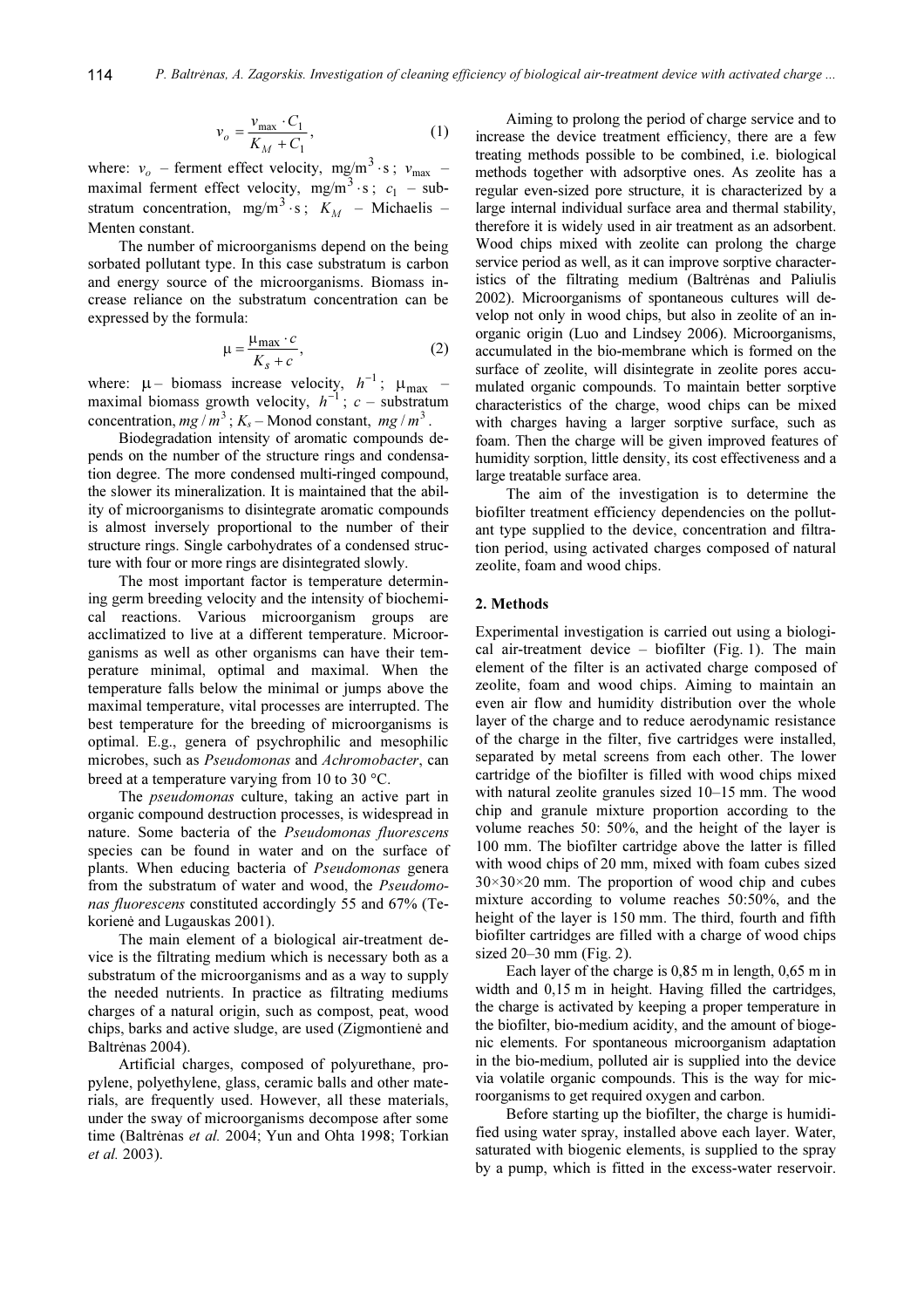

Fig. 1. Stand of biofilter:  $1$  – electrical stove,  $2$  – bulb with a pollutant,  $3 -$  air-feeding pipe,  $4 -$  fan,  $5 -$  airsupply channel heater,  $6 - air$ -flow control valve,  $7 - col$ lector,  $8$  – screen,  $9$  – biofilter wall,  $10$  – cartridge,  $11$  – air-elimination pipe, 12 – water spays, 13 – biogenic element-feeding pipe, 14 – water-feeding pipe, 15 – water pump, 16 – water reservoir

The water pump operation is controlled by a time relay, installed in the biofilter control panel, which turns on the water pump for 8 seconds every hour. During the ivestigation the pump operational period was adjusted so that 75% of charge humidity was maintained. To this purpose 7 l of water were sprayed on the charges every day in order to maintain the humidity of the entire charge volume  $(0.387 \text{ m}^3)$ .

In order to keep an even air flow and for excess water to drain into the water reservoir, equipped in the lower part of the filter, the layers of bio-medium are separated from each other by metal screens. Humidity in the charge is controlled via the weighting method. Before the samples are taken, dishes are exsiccated together with lids in the oven for about 1 hour at a temperature of 105 °C and then are cooled in the desiccator. Exsiccated dishes with lids are weighted on analytical balance.



Fig. 2. Biofilter charges:  $a - wood$  chips;  $b - mixture$  of natural zeolite and wood chips; c –mixture of foam cubes and wood chips

Taken by pincers samples weighing 1–2 g are placed into the dishes and corked up. The operation sample is evenly distributed on the bottom of the dish  $(0.2 \text{ g/cm}^2)$ . The weighted dish with the sample is put back into the oven and exsiccated for 3 hours at a temperature of  $105\pm2$  °C. The exsiccated sample is weighted and then its humidity is calculated (Baltrėnas and Zagorskis 2007).

For charge mechanical stability maintenance and even humidity distribution over the whole charge area, there is a screen with meshes of  $3\times3$  mm equipped above each layer.

To improve the growth and energy of the microorganisms, a solution of mineral salts, providing microorganisms with vitally important biogenic elements, is essential. The solution of salts consists of:  $K_2HPO_4 - 1g$ , KCl – 0.5g, MgSO<sub>4</sub>⋅7H<sub>2</sub>O – 0.5g, FeSO<sub>4</sub>⋅7H<sub>2</sub>O – 0.1g,  $NaNO<sub>3</sub> - 0.90g$ , water – 1000g. This solution is poured into the water reservoir and sprayed on each layer of the charge. To provide microorganisms metabolism the acidity in the bio-medium of  $pH = 7.0$  is maintained. To maintain the acidity buffered solutions are used, composed of sodium and potassium hydrophosphates. The acidity of the bio-medium is measured by the pH-meter (Baltrėnas and Vaiškūnaitė 2003).

To maintain a due temperature in the air-feeding pipe an air-supply channel heater is equipped, which heats the air supplied to the biofilter to an invariable temperature of 30 °C.

For microorganism energy maintenance, different acetone concentrations were passed through the charge. Acetone is used by microorganisms as food, emitting to the medium the products of metabolism  $-$  CO<sub>2</sub> and water. Different concentrations are produced by heating pollutants on the electrical stove. The temperatures of the fed vapour vary from 20–50 °C. The original concentration of the passed acetone reached 20 mg/m<sup>3</sup>. The pollutant is supplied into the device 4 times a day, for 15 minutes each time. Later the concentration of organic compound is increased every two days, with the amount of 20 mg/m<sup>3</sup> each time thus prolonging the period of acetone supply to 1 hour the activation of the charge took 2 weeks. To ensure an even air flow and pollutant concentration distribution over the entire charge area, there is an air-flow distribution collector fitted in the lower part of the filter.

After the charge activation the polluted with acetone air is supplied to the device. The acetone concentration before five charge layers reaches  $103 \text{ mg/m}^3$ . To determine the concentration of the pollutant, air samples are taken when a constant velocity of 0.1 m/s of the supplied air-flow is maintained. When samples are already taken, the supplied air-flow velocity is increased by 0.2 m/s, adjusting it by the air-flow valve, installed in the filter. Testing is repeated gradually increasing the velocity of the supplied air flow by 0.3, 0.4 and 0.5 m/s.

For air-flow velocity sampling and temperature measurements, sampling branches with screw-caps were installed in front of and behind each cartridge in the biofilter.

In the rectangular air pipe, the branches are fixed on one wall. If measurements are not performed, the branches are to be sealed.

The cross-section of the rectangular air pipe is relatively parallel divided to its wall lines into the identical rectangles. Measuring points are located in the centre of each rectangle. The number of measuring points in the rectangular air pipe cross-section with an area of  $0.55 \text{ m}^2$ has to reach 25 samples (Fig. 3 a).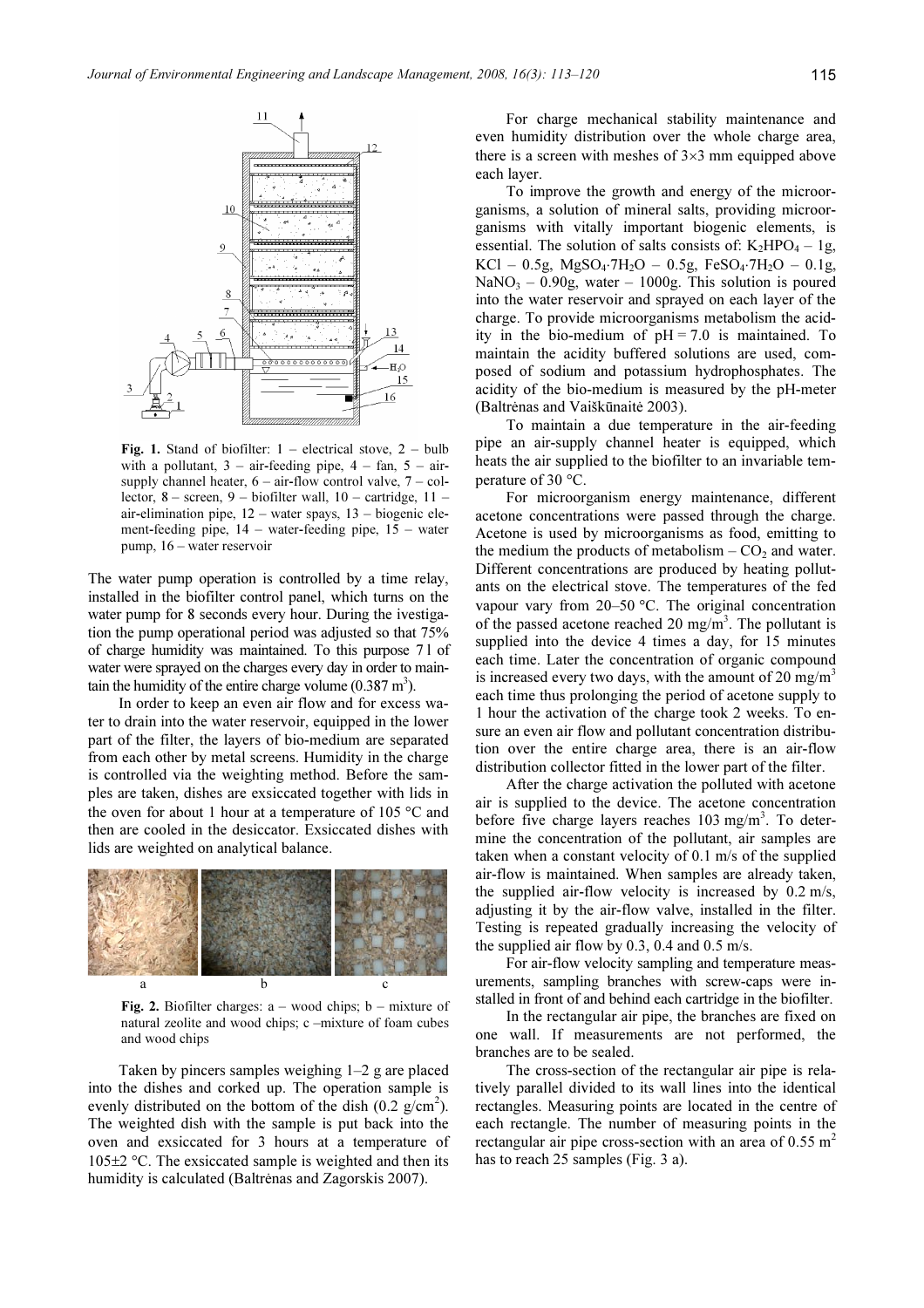

Fig. 3. Location of physical air settings and pollutant testing: a – places of air-flow velocity and temperature measurement; b – place of volatile organic compound sampling

The velocity and temperature of the air flow, let through the charge, are measured by the Testo 400 anemometer of the German firm TESTO.

In order to determine the dependency of the biological air-treatment device on the supplied pollutant concentration, the acetone concentration feeding is to be increased to 205 mg/m<sup>3</sup>. Concentration of the pollutant is to be varied by heating it on the stove. Afterwards testing is repeated having increased the original acetone concentration to 301 mg/m<sup>3</sup>.

When experimental investigation with acetone is performed, every 3 hours clean air is to be supplied to the device. In this way the velocities of acetone vapour desorption are increased. After that testing is repeated with other pollutants such as butanol and toluene.

To determine dependence of charge treatment efficiency on charge layer height, the concentrations of pollutants are measured in front of and behind each cartridge. For the determination of pollutant concentration, samples are to be taken in certain places, repeating each measurement 3 times.

An air sample from the air pipe is sucked through a tube made of stainless steel ( $d = 5$  mm,  $l = 30$  cm) into a clean 0.25 l gas pipette at a velocity of 0.25 l/min. Suction will continue for 5 minutes. When the suction is stopped, the ends of the pipette are to be sealed via silicone hose by glass plugs and, furthermore, the hoses are tightened by Moor clips. The samples will be analysed the same day.

Pollutant concentration will be determined by the gas chromatograph SRI 8610 No. 942. When starting up the chromatograph the following analysis stages are set: nitrogen gas velocity – 30 ml/min, hydrogen gas velocity – 30 ml/min, air velocity – 200 ml/min, column thermostat temperature – 100±2 °C, vaporizer temperature – 200 $\pm$ 5 °C, detector temperature – 200 $\pm$ 5 °C.

### 3. Results and discussion

After experimental investigation dependencies of the biofilter treatment efficiency on the type of pollutant, supplied into the device, were determined. Basing on the data, given in Fig. 4, a conclusion can be drawn that the best integrated by microorganisms pollutant was acetone. Acetone can be well mixed with water and is totally soluble in it, thus the vapour of acetone is better absorptive on the membrane, formed on the charge surface.



Fig. 4. Dependence of biofilter treatment efficiency on the number of cartridges when the velocity of supplied air flow is 0.1 m/s

The biofilter was the most inefficient treating air polluted by toluene. Toluene is less soluble in water and its solubility reaches 0.53 g/l, thus it is not so absorptive on the bio-membrane. The biggest decrease of pollutant concentration is observed after the lowest charge layer which is made of a mixture of zeolite granules and wood chips. After that the acetone layer concentration decreased from 103 to 58 mg/m<sup>3</sup>. In the remaining layers of the charge pollutant concentration varied evenly.

Having measured the pollutant concentrations in front of and behind each cartridge, the treatment efficiency of the biofilter was determined by having filled it with charges of a different origin. The greatest efficiency was reached treating polluted air by acetone (Fig. 4). Device treating efficiency increases most after the first cartridge, filled with activated charge of zeolite and wood chips. As zeolite is full of pores and has a large treatable surface area, therefore part of the pollutant is adsorbed on the charge surface. After the first layer filter treatment, efficiency reaches 45%, and after all the filtrating layers – 96%.

The lowest biofilter treatment efficiency of 87% was obtained while supplying into the device air, polluted by toluene. High 95% treatment efficiency of the biofilter was obtained supplying air, polluted by butanol. One can presume that a better air treatment with butanol was determined by its solubility in water. During testing it was determined that butanol solubility in water reached 3– 5 g/100 ml of water. Furthermore, by experimental investigation it was established that microorganisms tended to breed in substratum with more biogenic elements melted in it. The last three layers of the charge, which were made of wood chips, could filter pollutants of a different origin fairly uniformly. A significant decrease of pollutant concentration can be observed in the second layer of the charge, consisting of a mixture of wood chips and foam. After this layer the concentration of acetone decreased from 58 to  $46 \text{ mg/m}^3$ . The decrease of pollutant concentration was influenced by a high humidity of the charge, reaching 85%, and by the amount of nutrients, melted in water, which were digested by the microorganisms during the metabolism period.

During the investigation biofilter treatment efficiency dependencies on varying concentration of a supplied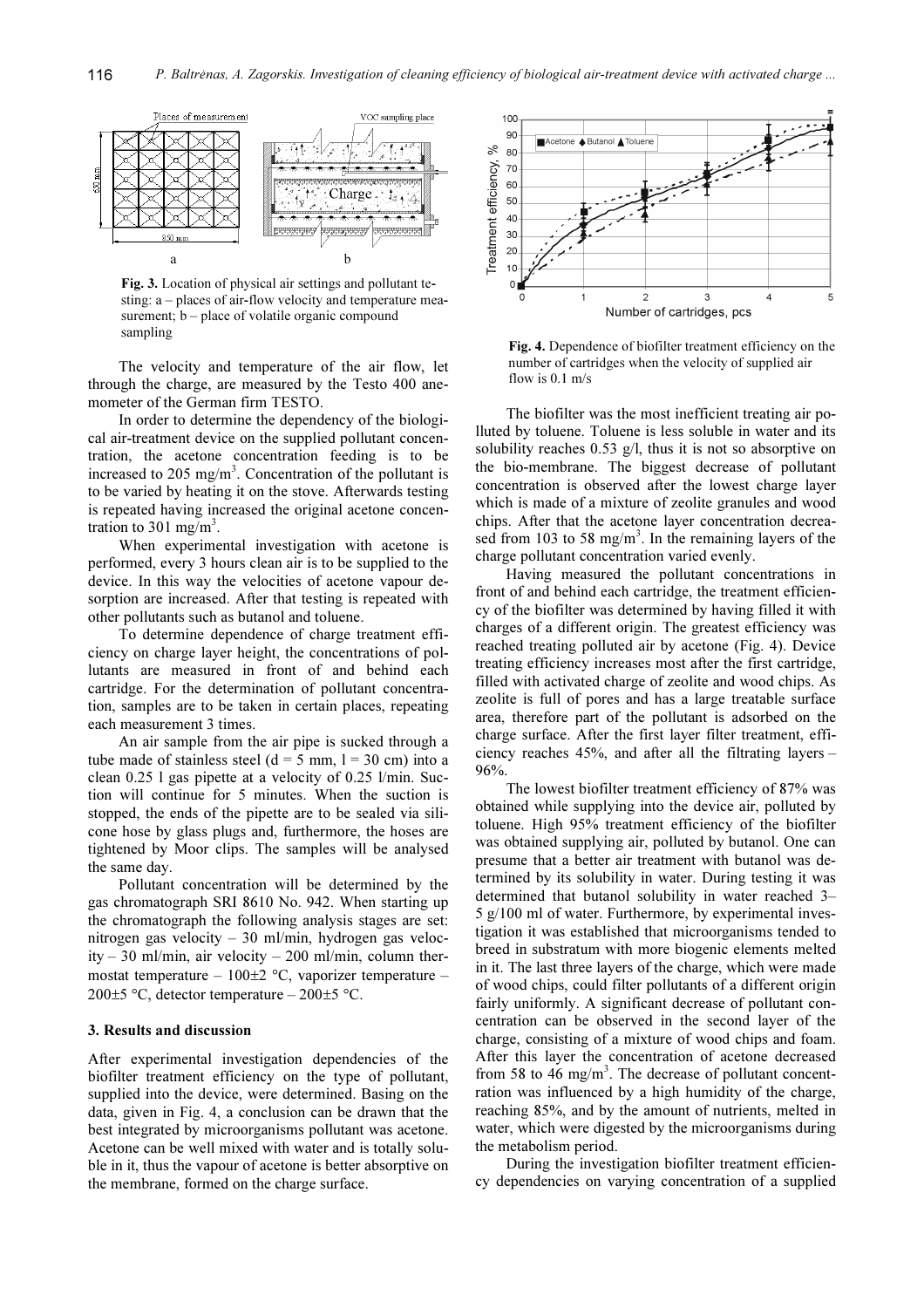pollutant were derived. This study was carried out by supplying polluted air into the device at a velocity of 0.1 m/s through volatile organic compounds. When the concentration of substratum (acetone) is big, the ferment is saturated, i.e. substratum or the molecules of the product always occupy its active center. Under such conditions further increase of substratum concentration does not affect fermentation reaction velocity any more because all active centers of the ferment are busy. Therefore, the device treatment efficiency decreases increasing the concentration of the pollutant.

Acetone is disintegrated best when the original concentration of the pollutant is lower. When the original acetone concentration was 103 mg/m<sup>3</sup>, the treatment efficiency of the biofilter reached 96%. Increasing the original concentration to 305 mg/m<sup>3</sup>, the treatment efficiency of the biofilter decreased to 80% (Fig. 5).



Fig. 5. Dependence of biofilter treatment efficiency on the number of cartridges when the original concentration of acetone is varying

Aiming to improve the treatment efficiency of the biofilter when the concentrations are high, it is essential to increase the number of cartridges in the device or to decrease the velocity of the supplied air flow into the device. This will increase biochemical reaction periods in the filter.

Supplying air into the device, polluted by butanol, when the original concentration of the pollutant is 104 mg/m<sup>3</sup> , the treatment efficiency of the device after 5 layers of the charge reaches 95%, i.e. the concentration of the pollutant decreases from  $104$  to  $10 \text{ mg/m}^3$ . Increasing the concentration of the supplied pollutant to 310 mg/m<sup>3</sup>, the efficiency of the filter decreases to 78% (Fig. 6), and the concentration of the pollutant – to 68 mg/m<sup>3</sup>. Lower efficiency of butanol treatment is determined by its lower solubility in water. The concentration of butanol decreased most after the first cartridge of the biofilter, which was filled with an activated charge of natural zeolite and wood chips. After this layer of charge, the butanol concentration, having its original concentration of  $105 \text{ mg/m}^3$ , decreased to 63 mg/m<sup>3</sup>. As butanol is less soluble in water, a big part of the pollutant was adsorbed by zeolite which has many pores in its structure and a large sorptive surface area. So carbohydrate, less soluble in water is better sorptive by the charge, composed of zeolite granules and wood chips. Butanol is locked in

zeolite granules, thus it stays longer in the activated charge. In this way the periods of biochemical reactions are increased, and it improves the synthesis of the butanol as well as the treatment efficiency of the device.



Fig. 6. Dependence biofilter treatment efficiency on the number of cartridges when the original concentration of butanol is varying

The lowest treatment efficiency of the device was obtained treating air, polluted by toluene. When the original concentration of the pollutant was  $104 \text{ mg/m}^3$ , the treatment efficiency of the device reached 87%. Having increased the concentration of toluene to 307 mg/m<sup>3</sup>, the efficiency decreased to 75% (Fig. 7).



Fig. 7. Dependence of biofilter treatment efficiency on the number of cartridges when the original concentration of toluene is varying

Increasing the concentration of the supplied pollutant, the treatment efficiency of the biofilter decreases because microorganisms are not able to fully disintegrate volatile organic compounds in a short time. Pollutants were disintegrated best in the first layer of the charge, which was composed of an activated mixture of zeolite and wood chips. The second layer of the charge, which was filled with a mixture of foam cubes and wood chips, could best disintegrate acetone. As butanol and toluene are less soluble organic compounds, their concentration after the latter layer of the charge varied less than that of acetone.

On the basis of the result data given in Fig. 8 it can be observed that treatment efficiency of the biofilter depends on the period of filtration – pollutant's contact with the charge. The longer the filtration period, the higher treatment efficiency of the device. Filtration period of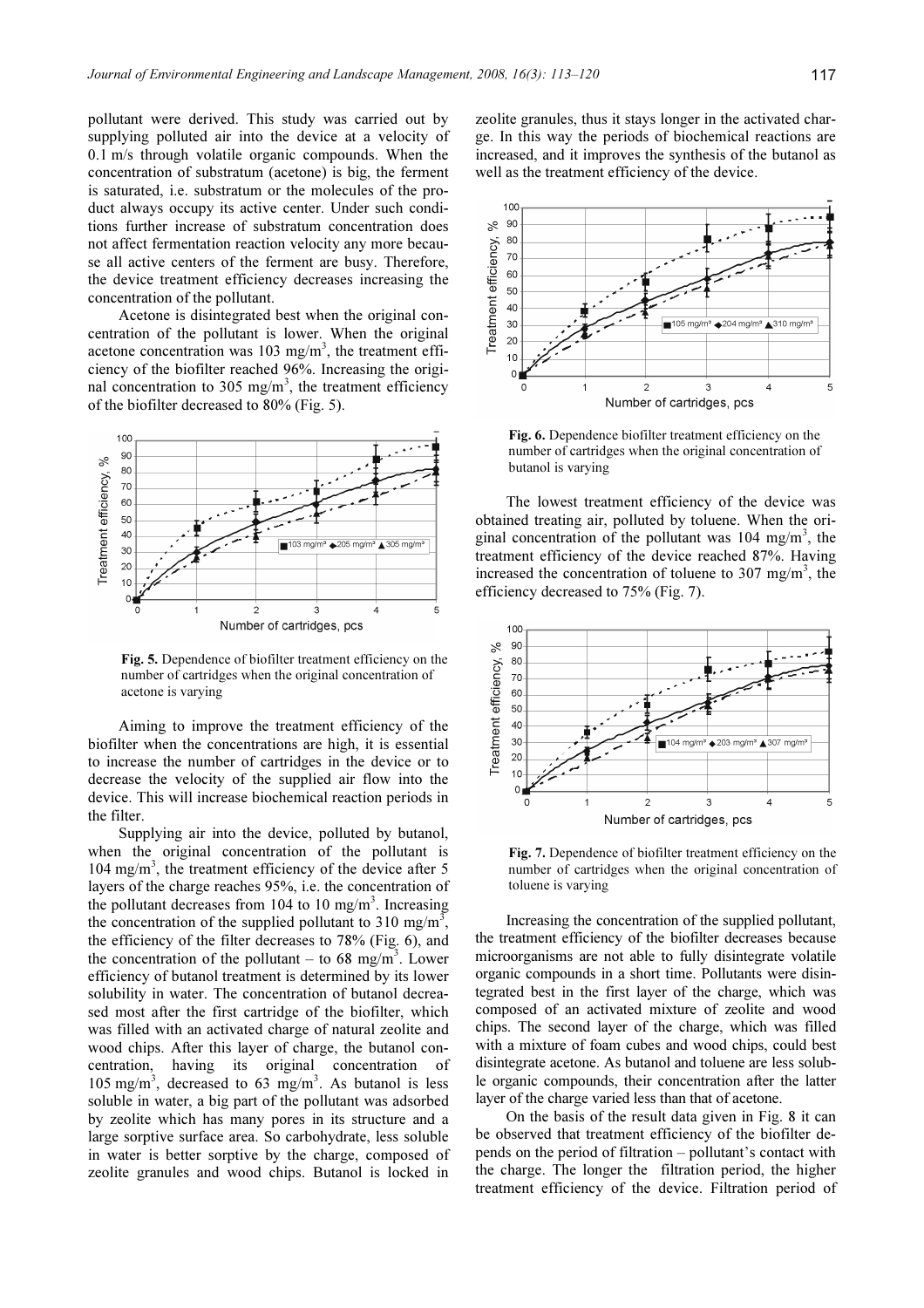polluted air is dependent on the velocity of air flow passed through the biofilter. The best treatment efficiency of the device was obtained passing polluted air through the charge at a velocity of 0.1 m/s. At such an air-flow velocity pollutant filtration period reaches 7 s, and the concentration of acetone after filtration decreases to 96%, of butanol – to 82%, and of toluene – to 79%. The lowest treatment efficiency of 67% was obtained filtering through the charge air, polluted by toluene, with filtration period reaching 1.4 s.



Fig. 8. Dependence of biofilter treatment efficiency on the filtration period when the concentration of the supplied pollutant is  $104\pm5$  mg/m<sup>3</sup>

On the other hand, the highest treatment efficiency of 82% was obtained disintegrating acetone. Increasing the velocity of air-flow, passed through the charge, to 0.3 m/s, with pollutant filtration period reaching 2.3 s, the treatment efficiency of the biofilter removing acetone increases to 89%. It is safe to say that prolonging of the filtration period increases the treatment efficiency of the device. Decreasing the velocity of air flow, passed through the device, to 0,1 m/s, the treatment efficiency increases even in the cases of such disintegrable pollutants as toluene. Furthermore, toluene belongs to the group of aromatic carbohydrates with molecules which are hexanomial benzene ring. Carbohydrate, having more elements in the ring of benzene, is more complicated, and that is why it is disintegrated worse by microorganisms. A lower treatment efficiency of the biofilter, when filtering air polluted by toluene, can be observed in Fig. 9.



Fig. 9. Dependence of biofilter treatment efficiency on the concentration of the supplied pollutant

When increasing the contretation of the polutant fed into the device, the treatment efficiency of the biofilter decreases. Supplying air, polluted by acetone with concentration of  $\frac{11}{2}$  mg/m<sup>3</sup>, to the biological air-treatment device, its efficiency reaches 96%. Having increased the pollutant concentration to 305 mg/m<sup>3</sup>, the efficiency of the treatment decreases to 79%. The lowest device treatment efficiency of 87% was obtained by treating air, polluted by toluene. Having increased the original concentration of this pollutant to 307 mg/m<sup>3</sup>, the treatment efficiency of the filter will decrease to 75%. Therefore, to increase the treatment efficiency, it is essential to reduce the concentration of the pollutant supplied to the device. Furthermore, it is needed to use in the biofilter charges, having good sorptive characteristics. The investigation has shown that, simultaneously combining biological and adsorptive treatment methods, very high treatment efficiency can be obtained. Using natural zeolite the charge service period can be prolonged as well as mixing it with wood chips a good microbiological activity of the charge can be obtained.

#### 4. Conclusions

1. Combining biological and adsorptive air treatment methods a high treatment efficiency of 96% of the biofilter can be obtained as well as the period of charge service can be prolonged.

2. The highest treatment efficiency of 96% of the biofilter was obtained when treating air, polluted by the acetone.

3. Treating air polluted by toluene, when the original concentration of the pollutant is  $104 \text{ mg/m}^3$ , the treating efficiency of the device reaches 87%. Lower treating efficiency is influenced by a poorer pollutant solubility in the bio-medium.

4. The first layer of the biofilter was the most sorbent when filled with a mixture of zeolite granules and wood chips. This layer of the charge is significant by its good biological and sorptive characteristics.

5. Increasing the concentration of supplied pollutant, the treatment efficiency of the device decreases. Increasing the concentration of supplied to the biofilter acetone from 103 to 305 mg/m<sup>3</sup>, the treatment efficiency decreased from 96 to 80%. Whereas microorganisms are not able to oxidize organic compounds, the filter is more efficient with smaller pollutant concentrations.

Acknowledgements



The investigation was carried out for implementing the project "Applied research and technological development of biofilter prototype establishment", supported by the European Union and the Republic of Lithuania in accordance with the implementation No. BPD 3.1. The project is being carried out by the Private Limited Liability Company, Senasis akvedukas" in close cooperation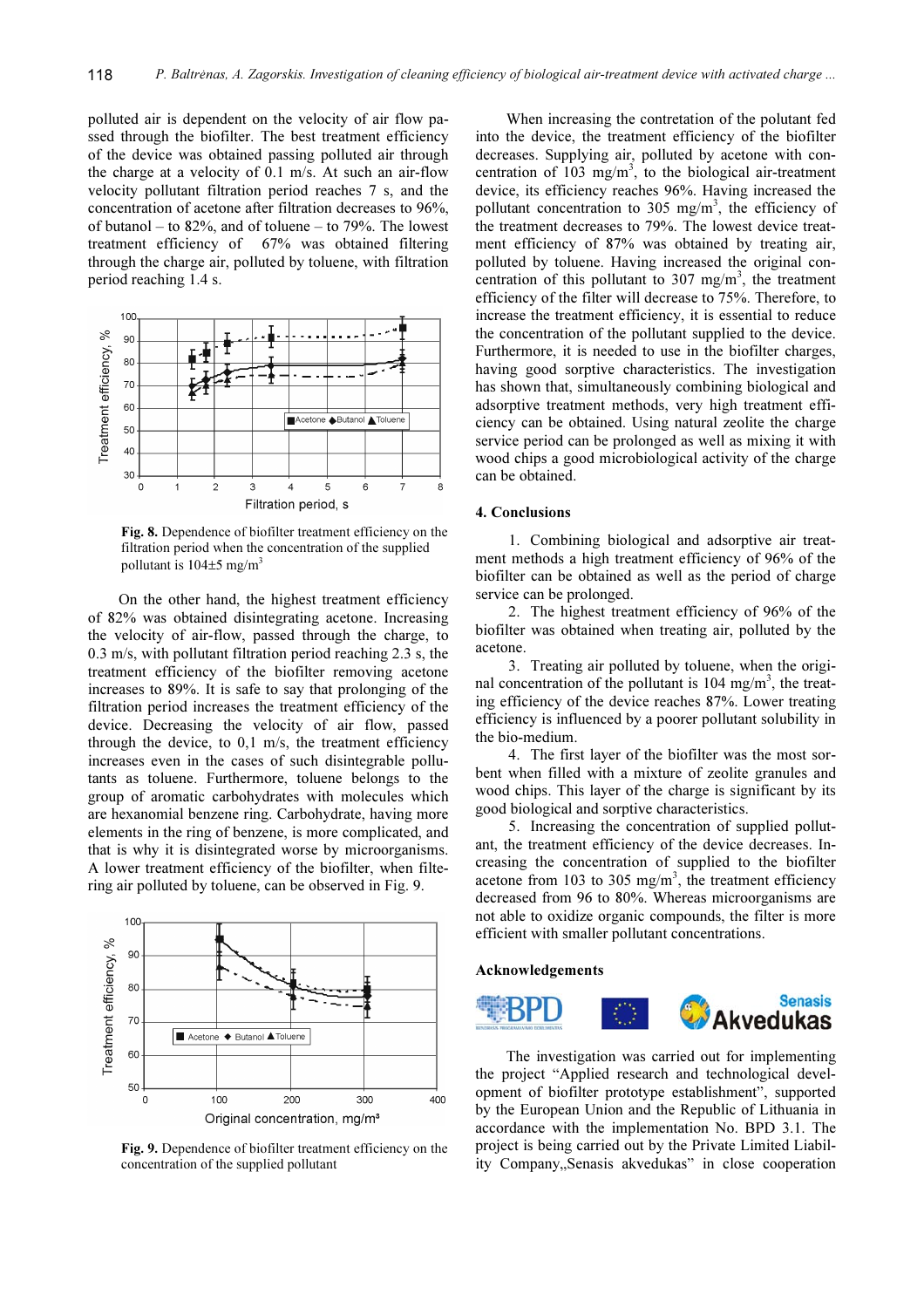with specialists from Vilnius Gediminas Technical University.

#### References

- Baltrėnas, P.; Paliulis, D. 2002. Adsorbciniai oro valymo filtrai [Adsorptional air cleaning filters]. Vilnius: Technika. 219 p.
- Baltrėnas, P.; Vaiškūnaitė, R. 2003. Mikrobiological investigation of activated pine-bark charge for biofilters, Journal of Environmental Engineering and Landscape Management  $11(1)$ : 3–9.
- Baltrėnas, P.; Zigmontienė, A.; Vaiškūnaitė, R. 2004. Oro valymo biotechnologijos [Biotechnology of air purification]. Vilnius: Technika. 205 p.
- Baltrėnas, P.; Zagorskis, A. 2007. Investigation into determining the humidity of charge used for biological air treatment, Journal of Environmental Engineering and Landscape Management 15(4): 193–199.
- Jankevičius, K.; Liužinas, R. 2003. Aplinkos biologinis valymas [Biological Environmental Cleaning]. Vilnius: Apyaušris. 342 p.
- Jeong, E.; Hirai, M.; Shoda, M. 2006. Removal of p-Xylene with Pseudomonas sp. NBM21 in Biofilter, Journal of Bioscience and Bioengineering 102(4): 281–287.
- Laškova, T.; Zabukas, V.; Vaitiekūnas, P. 2007. Meteorologinių sąlygų įtaka lakiųjų organinių junginių sklaidai pažemės atmosferos sluoksnyje [Influence of meteorological conditions on volatile organic compound spread in the atmospheric boundary layer], Journal of Environmental Engineering and Landscape Management 15(3): 135–143.
- Liu, Q.; Liu, X.; Arowolo, E. B.; An, T.; Fu, J.; Sheng, G. 2007. Comparison of air-borne xylene biodegradation between

immobilized-cell biofilter and biofilm attached biofilter, Journal of Shanghai University (English Edition) 11(5): 514–520.

- Lugauskas, A.; Bridžiuvienė, D.; Levinskaitė, L.; Paškevičius, A.; Pečiulytė, D.; Repečkienė, J.; Salina, O.; Varnaitė, R. 1997. Mikrobiologiniai medžiagų pažeidimai [Microbiological lesion of materials]. Vilnius: UAB "Valstiečių laikraštis". 469 p.
- Luo, J.; Lindsey, S. 2006. The use of pine bark and natural zeolite as biofilter media to remove animal rendering proceses odours, Bioresource Technology 97: 1461–1469.
- Malhautier, L.; Khammar, N.; Bayle, S.; Fanlo, J. L. 2005. Biofiltration of volatile organic compounds, Applied Microbiology and Biotechnology 68(1): 16–22.
- Tekorienė, R.; Lugauskas, A. 2001. Pseudomonas (Migula) genties bakterijų štamų išskyrimas iš dirvos, vandens, medienos bei maisto produktų ir jų lyginamoji charakteristika [Isolation of bacteria of genus Pseudomonas from soil, water, wood and food-stuffs], Ekologija [Ecologia] 3: 14–18.
- Torkian, A.; Dehghanzadeh, R.; Hakimjavadi, M. 2003. Biodegradation of aromatic hydrocarbons in a compost biofilter, Journal of Chemical Technology and Biotechnology 78: 795–801.
- Yun, S. I.; Ohta, Y. 1998. Removal of gaseous n-valeric acid in the air by Rhodococcus sp. B261 immobilized onto ceramic beads, World Journal of Microbiology  $& Biotechnology$ nology 14: 343–348.
- Zigmontienė, A.; Baltrėnas, P. 2004. Biological purification of air polluted with volatile organic compounds by using active sludge recirculation, Journal of Environmental Engineering and Landscape Management 12(2): 45–52.

# BIOLOGINIO ORO VALYMO ĮRENGINIO SU AKTYVINTA SKIRTINGOS KILMĖS ĮKROVA VALYMO EFEKTYVUMO TYRIMAI

#### P. Baltrėnas, A. Zagorskis

Santrauka

Eksperimentiniams tyrimams atlikti buvo naudotas biologinis oro valymo įrenginys – biofiltras užkrautas skirtingos kilmės įkrova, sudaryta iš ceolito, porolono ir medienos drožlių. Poroloną ir ceolitą maišant su medienos drožlėmis lakiesiems organiniams junginiams valyti iš oro taikomas ne tik biologinis, bet ir adsorbcinis oro valymo metodas. Kompleksiškai taikant skirtingas valymo technologijas pagerinamas įrenginio valymo efektyvumas ir įkrovos naudojimo laikas. Tyrimai parodė, kad biologinio valymo procese vyraujantys mikroorganizmai gali daugintis ir neorganinės kilmės įkrovose, sudarytose iš gamtinio ceolito bei porolono. Įkrovoje kultivuojant savaiminių mikroorganizmų asociacijas nustatytos biofiltro valymo efektyvumo priklausomybės nuo tiekiamo teršalo rūšies, koncentracijos, filtracijos laiko. Geriausiai įkrova filtravo 0,1 m/s greičiu į įrenginį tiekiamą acetonu užterštą orą. Valant iš oro acetoną, kai pradinė teršalo koncentracija yra 103 mg/m<sup>3</sup> , filtro valymo efektyvumas siekė 95 %. Mažinant į biofiltrą tiekiamų teršalų koncentracijas ir didinant jų filtracijos laiką, įrenginio valymo efektyvumas didėja.

Reikšminiai žodžiai: biofiltras, lakieji organiniai junginiai, biodegradacija, ceolitas, adsorbcija, mikroorganizmai.